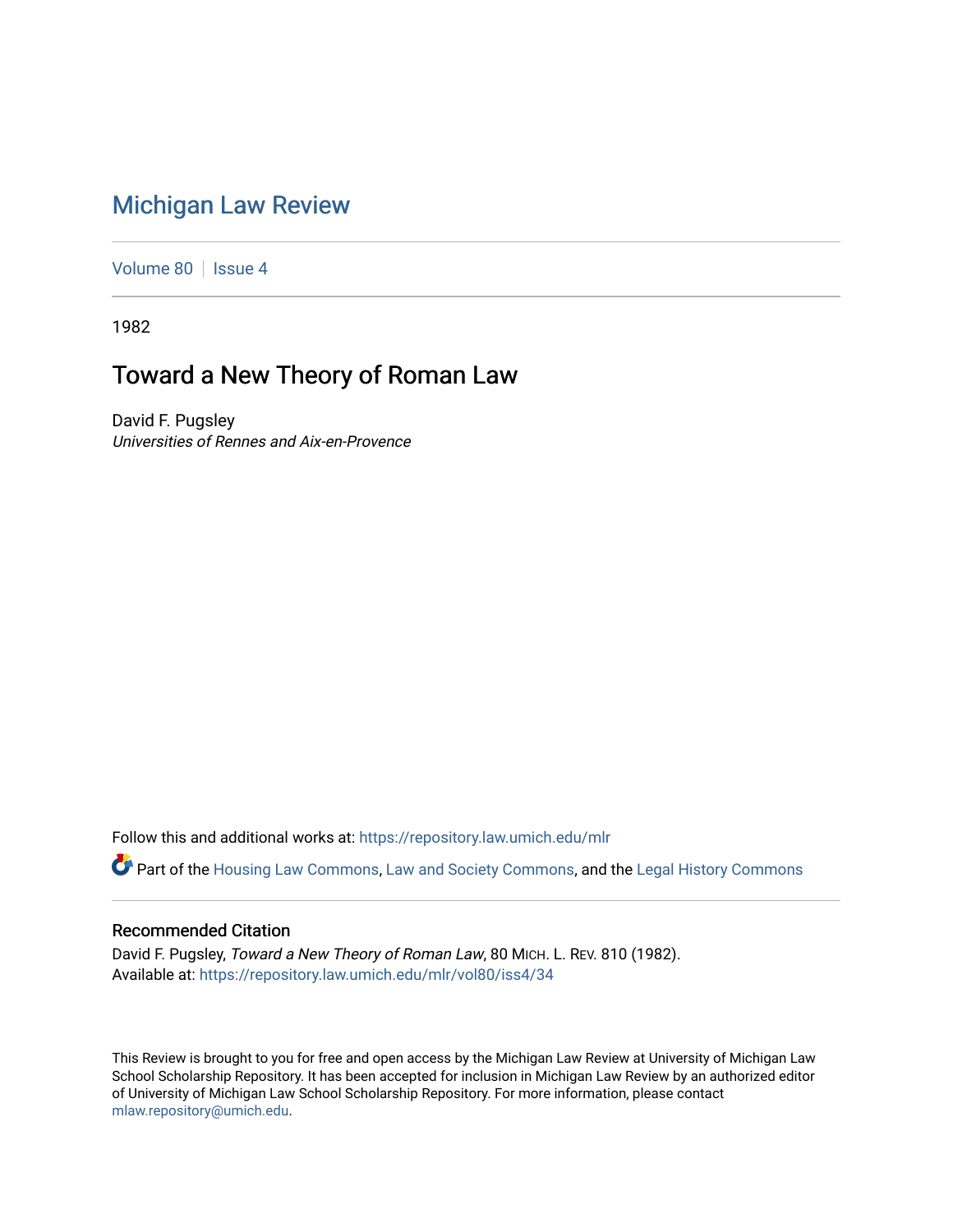## **TOWARD A NEW THEORY OF ROMAN LAW**

### *.David F. Pugsley\**

LANDLORDS AND TENANTS IN IMPERIAL ROME. By *Bruce W*. *Frier.* Princeton, N.J.: Princeton University Press. 1980. Pp. xxxii, 251. \$17.50.

The germ of *Landlords and Tenants in Imperial Rome* came from Boalt Hall at Berkeley, and its debt to David Daube<sup>1</sup> is apparent, even apart from the direct citations (pp. 44 n.71, 51 n.14). It breaks out of the mold of the standard books on Roman law and Roman history, and makes a valiant effort to overcome disciplinary barriers. It is a different and welcome addition to the modem literature on Roman law.

The book divides into three main parts. The first deals with the physical and social aspects of Roman urban leases (chapters **1-111),**  the second with substantive Roman landlord-tenant law ( chapter IV), and the third presents a modem-style interest analysis of Roman lease law (chapters V-VI). "The core of the thesis of this book" (p. 52), set forth in the first part, is that the Roman law of landlord and tenant was designed for the upper-class rental market. That is unorthodox, as Professor Frier himself recognizes (p. 40), and surprising. The reader is entitled to be skeptical and to ask for the evidence. At the beginning of the book, the author frequently repeats this conclusion without argument  $(e.g., p. xxi)$ . He includes a liberal sprinkling of qualifying adverbs and adverbial phrases - no doubt (p. 24), necessarily (p. 28), presumably (p. 29), doubtless (p. 31)  $$ which defeat their own purpose. They only remind us of the paucity of the evidence: "We know little about the sorts of contracts obtained by upper-class tenants" (p. 37); "About the furnishings of upper-class *cenacula* we learn little" (p. 38). None of this inspires confidence in a radical new approach. Frier also states that "[i]t was surely not the poor who rented houses or apartments for multiples of years" (p. 39). That conclusion, however, is not self-evident. If there is no direct evidence in what is known of Roman history, it would be interesting to know if it is accurate for other societies and other

<sup>•</sup> Associate Professor, Universities ofRennes and Aix-en-Provence. **M.A.,** B.C.L., Oxford University. - Ed.

<sup>1.</sup> *See* D. DAUBE, ROMAN LAW (1969).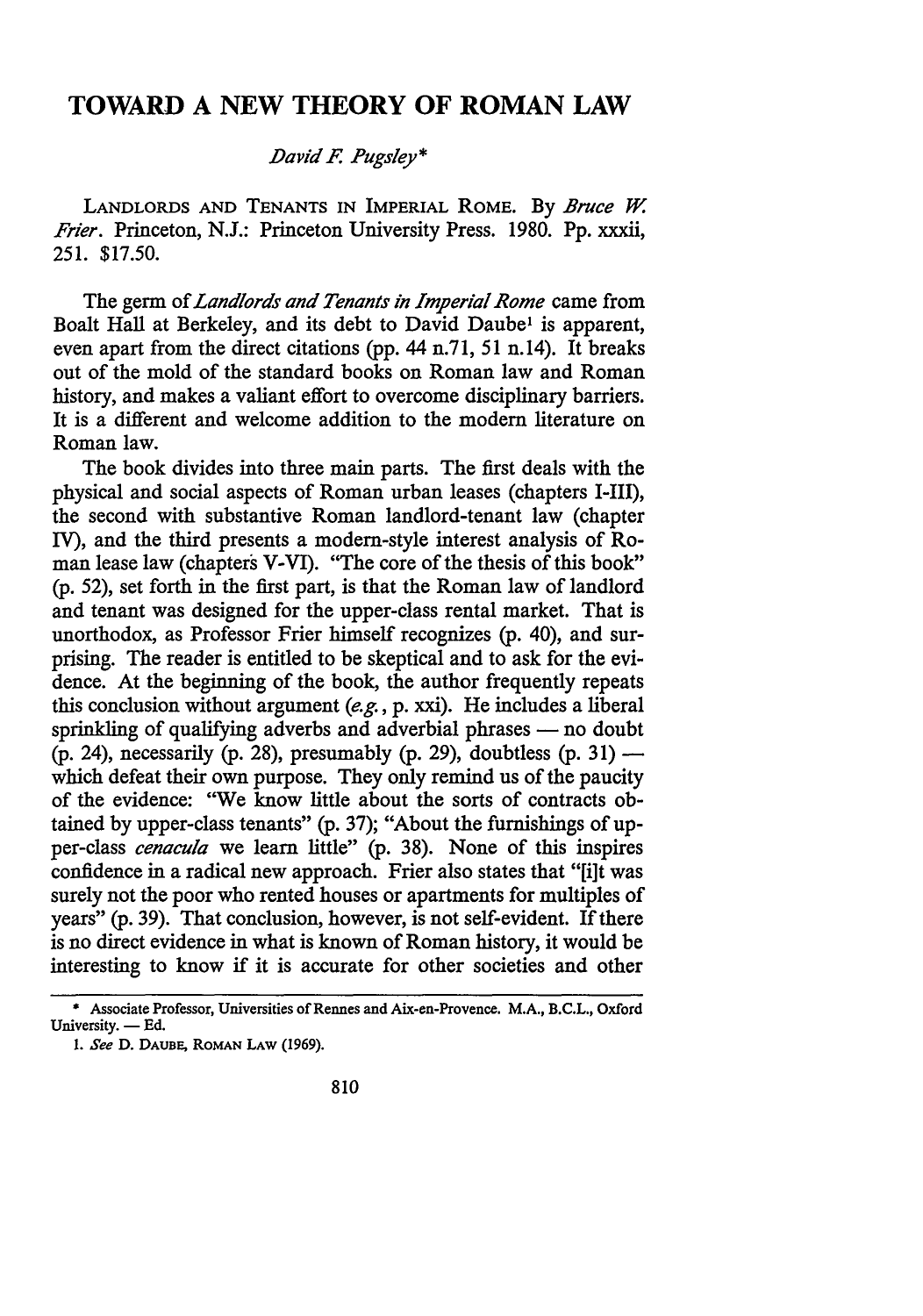times. The author does not say. Much would depend on the provisions of the lease, and the legal and practical consequences of early termination. It is thus difficult to see why the length of time should be conclusive by itself.

The author first attempts to establish his thesis by examining the social background of Roman landlord-tenant law, principally as the law concerned tenants' dependents (p. 45). and subtenants (p. 45). Most tenants, whether upper or lower class, had families and guests. Some also had freedmen and clients (one text), or slaves (five texts), but these six examples alone hardly prove that landlord-tenant law was designed primarily for the upper classes. One thing strikes me as missing in this context: horses. One of the distinguishing features of upper-class households was the possession of horses. Did upperclass tenants keep their horses in Rome, and if so, where did they stable them? We are not told. There is one text about a lease with a clause prohibiting the tenant from storing hay (pp. 75 n.52, 142). The hay was presumably for his horses. If the law was designed for upper-class tenants, why is that the only text on the subject?

Professor Frier's thesis concerning subtenants is equally fragile. He claims that "[s]ome tenants gave over unwanted space to subtenants. In this respect, too, the legal sources are apparently concerned primarily with upper-class tenants" (p. 45). That is simple assertion. The argument remains undeveloped. Presumably the author means that the lower classes will rent just enough accommodation for their own needs, so that the question of subletting will not arise. But imagine a lower-class tenant with a long lease who has rented just enough accommodation for himself and his family. When his children leave home, he will have room to spare. Rather than move to a smaller house or flat, with all the resulting expense, inconvenience, and emotional upheaval, he may prefer to sublet the spare room. It happens in England today; it might have happened in imperial Rome. But the author has already excluded the possibility of the lower-classes' having long leases (p. 39).<sup>2</sup>

One may conclude that Frier's social-background arguments are not convincing. Indeed, one may wonder whether the author convinces himself. He gives his views very apologetically ("I may seem to overstate this point" (p. 40)), but he is not necessarily wrong, and one turns with interest and an open mind to his more legal arguments.

<sup>2.</sup> Unfortunately, the author abandoned his original plan to deal with lower-class housing as well. P. xx. I hope that he will reverse that decision in due course. It should shed further light on the whole subject.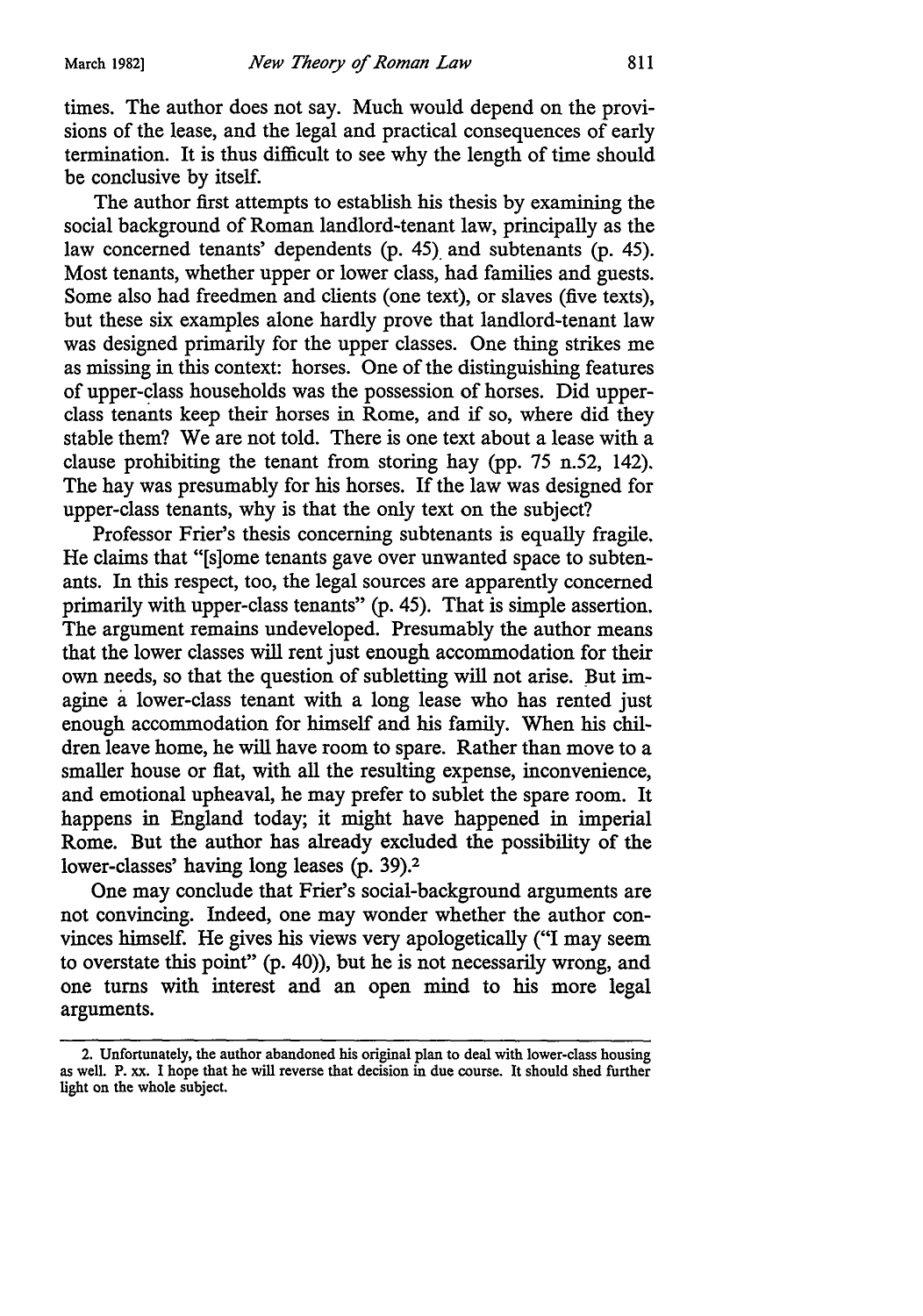#### 812 *Michigan Law Review* (Vol. 80:810

The legal argument, in a nutshell, seems to be that lower-class tenants were too poor and too uninfluential to sue, and not worth suing; and that the sum of money involved was normally too small to be worth bothering about anyway. This argument is not new: In his now classic study of *Roman Law,3* David Daube noted, "[i]n the urban areas at least, the vast majority of residents were have-nots, with not much to litigate about and certainly lacking the means to litigate with." But Daube applied the argument to only two areas of law: succession and the status of the *filius familias*. One may accept that the law of succession only really applied to those who had fairly substantial estates to leave, the upper classes. It does not follow, however, that the recipients  $-$  the heirs and legatees  $-$  must also have all been upper-class, and it is apparent that they were not. It is equally natural to suppose that landlords tended to be upper-class, but it does not follow that tenants were. The argument about the *filius familias* is more specialized: The system looks crazy; it can be properly understood only if one remembers that in practice it only applied to the upper classes and then only because of that class's pride in an elitist tradition. One looks for similarly unlikely features in the law of landlord and tenant. Tenants, for example, could be evicted almost at will, but it is unlikely that that inconvenience applied only to the upper classes, who might have been proud of it, and not to the poor as well.

Conversely, if landlord-tenant law actually was designed for the upper classes, then so was most of Roman private law: partnership, naturally; agency, perhaps; but sale? Was the law of sale designed primarily for the upper classes? Was the separation of ownership and risk a strange upper-class aberration? Certainly the fact situations in sales law are upper-class: The have-nots do not buy slaves or land or houses or solid silver tables. But the legal principles are not specifically upper-class because they apply equally to all sales transactions. The same is true of leases, which in many ways resemble sales contracts.

And if all Roman private law was predominantly upper-class law, are we really much wiser? "How else could Rome have tolerated so small a judicial apparatus?" (p. 51, n.14), the author asks. The rhetorical question is tossed off in a footnote and its implications remain unexplored. France, for instance, has ten times as many judges as England for roughly similar populations, but that does not mean the English law is significantly, if at all, more upper-class ori-

<sup>3.</sup> *See* D. DAUBE, *supra* note I, at 81.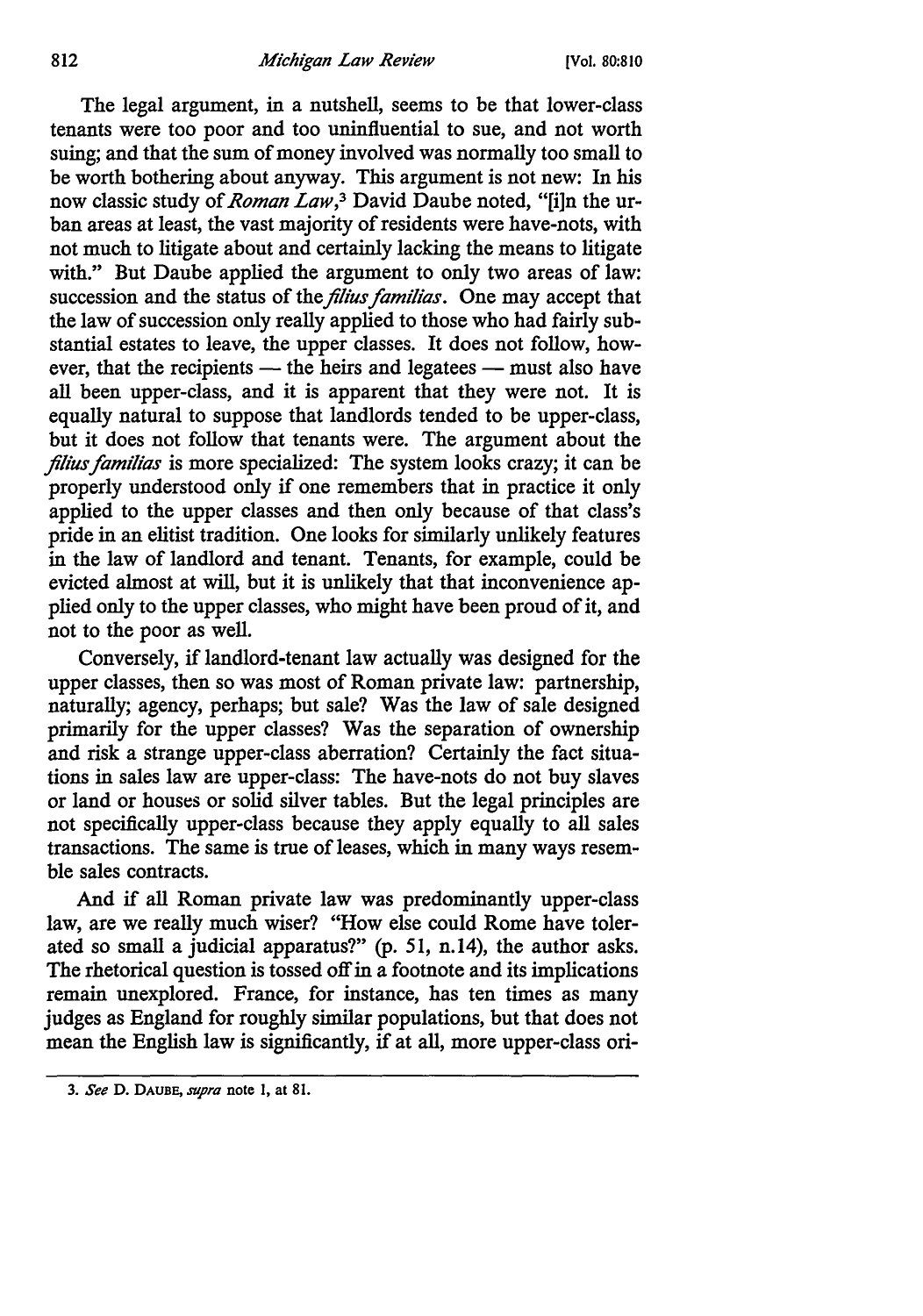ented than French law. There are, moreover, many other ways to restrict judicial workloads. One example must suffice. It is widely accepted that classical Roman law had no personal injuries action (that is, no action for a negligent injury to a *paterfamilias).* How many American judges and lawyers would be redundant if personal injury suits were barred?

Although the whole of this first part is thought-provoking, much of it is simply provoking. It asks good questions. It discusses interesting issues. One may go along with Professor Frier as far as to say that there were enough upper-class tenants "to have constituted a body of litigants for whom urban lease law *could* have been designed" (p. 40). Whether one can take the final step and say that urban lease law was primarily designed for the upper-class rental market is another matter entirely.

The second part of the book, the long chapter IV, provides an exposition of the substantive Roman law of landlord and tenant. On the whole it tends to accept the extant texts at face value and legal historians will not find much that is new. That was not the author's purpose. He admits (p. 174) that the juristic sources are overwhelmingly Justinianic, and therefore shortened and altered. It would be interesting to know  $\frac{1}{\sqrt{1-\frac{1}{\pi}}}$  in the light of Byzantine archeology and literary sources — whether there was any change in the social and economic circumstances to which the law had to apply. Such a study would make a valuable contribution to the inconclusive debate about interpolations.4 These kinds of considerations become crucial whenever an argument relies on statistics (p. 46). Since the Justinianic texts are comprised of only selections from classical sources, there is a real danger that the statistics will represent the )ustinianic, rather than the classical, reality. The Justinianic compilers will naturally have chosen texts appropriate to the circumstances of their own time. Of all that, the author tells us nothing. Again, that was not his purpose. But it is an area where he would seem to be wellqualified to undertake the necesssary research.

<sup>4.</sup> Justinian was emperor of the Eastern Roman Empire, with its capital in Constantinople, from 527 to 565 A.D. In 533 he published his *Digest of Roman Law,* composed of extracts from the writings of thirty-nine jurists who had lived and worked at Rome during the classical period, roughly Oto 250 A.D., altered and brought up to date so that the *Digest* could be given the force oflaw. Alterations were necessary not only because of the time lag. Other considerations include the transfer of the capital from Rome to Constantinople, the official recognition and generalization of Christianity, the decline (and in some cases, abolition) of formal cerimonial acts such as the transfer of property, fundamental changes in court procedure, and, finally, the many changes in the social and economic context in which the law had to apply. The various alterations are known as "interpolations," and their extent has been hotly disputed. The debate has been inconclusive so far because of the extreme paucity of legal evidence from the classical period. Fresh evidence from other sources would be invaluable.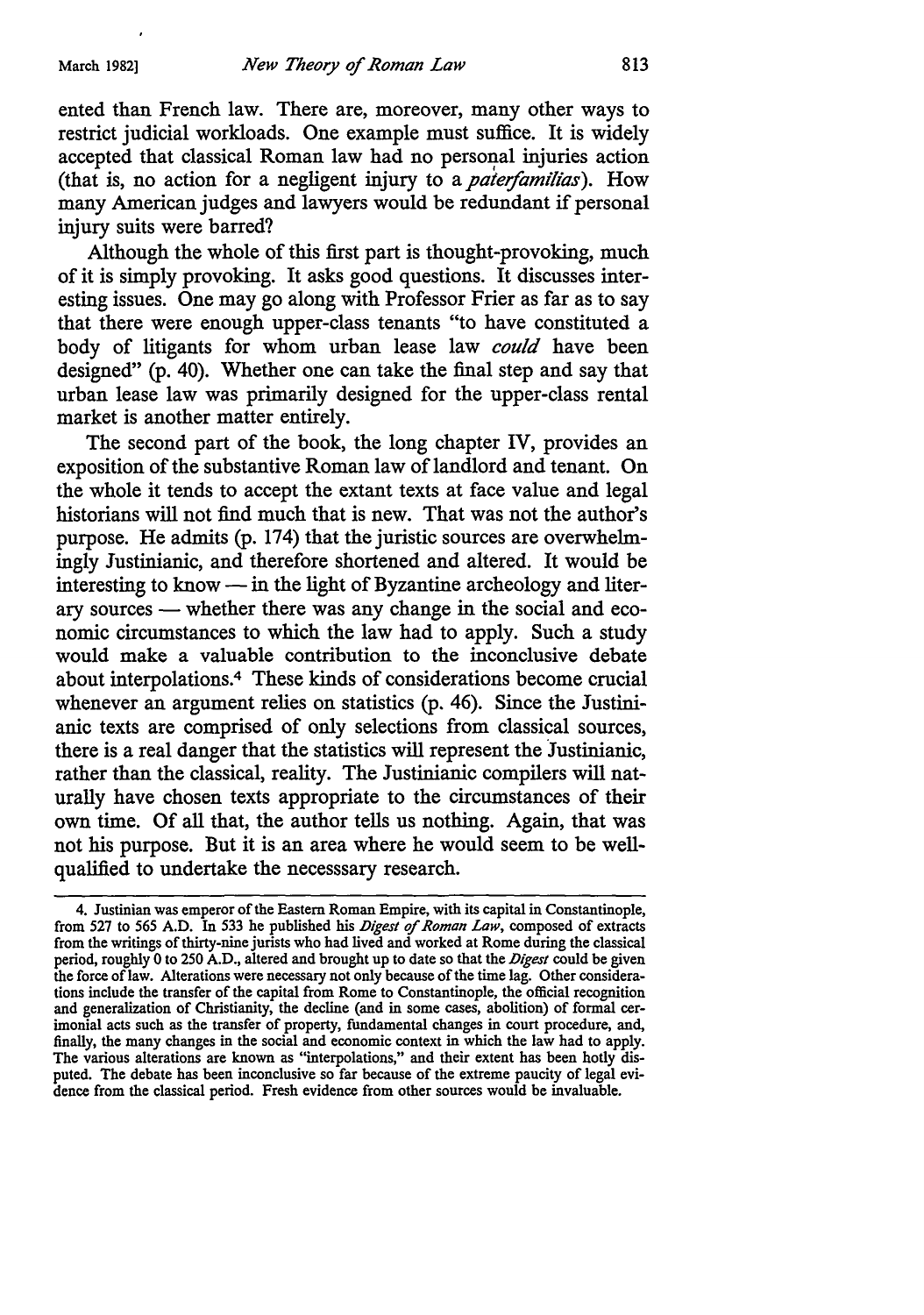One reads chapter IV primarily to see whether it confirms the thesis set forth in the first three chapters. There are undoubtedly some texts that concern only the upper classes. I have already mentioned the storage of hay (p. 142). Windows that are worth stealing suggest the same upper-class circumstances (p. 96), but we also hear of a clause prohibiting fires (p. 141). We may romantically view Italy as a peninsula in the sunny Mediterranean, but Italian winters are often bitterly cold. If the tenants were, as the author suggests, the social equals of the landlords, they would never have accepted such a clause.

The crucial section in this chapter is about the landlord's lien on his tenant's furniture as security for rent (pp. 105-35) but, like many of the arguments advanced in the book, the conclusions that Professor Frier draws seem premature, the evidence, inconclusive. He deduces from the mere fact that such liens existed that the apartments must have been expensively furnished and therefore occupied by upper-class tenants (pp. 38, 134). Once again, the implications of that proposition remain unexplored. It is possible that the author is right, but as he himself recognizes (p. 38), there is no independent evidence that most apartments were, in fact, expensively furnished. A lien on furniture provides very unsatisfactory security because a tenant who is in arrears with his rent can too easily disappear, furniture and all. If the landlord is really worried about payment of the rent, he should demand payment in advance or some form of caution money. It seems to me as likely that the lien was *not* a central feature of the contract on which landlords regularly relied, but an ancillary arrangement to deal with a practical problem: If the landlord ejected a tenant who was in arrears, or if the tenant simply disappeared, what was to happen to the furniture left behind? That problem would remain the same whatever the value of the furniture. In any case, the practical significance of the lien appears principally when the tenant is insolvent, has no other assets, or when he disappears. This will happen only with lower-class tenants. Upper-class tenants are likely to have other assets and are unlikely to disappear without a trace. If we are indeed dealing with the upper-class rental market, one is astonished to read that the jurists "also knew how easy it was for [tenants] to disappear afterwards in the maze of a city like Rome" (p. 173). Upper class tenants, with valuable furniture, disappear?

The third part of the book, building upon the substantive doctrines examined in the second part, undertakes an interest analysis of Roman lease law. Again, one reads this section primarily to see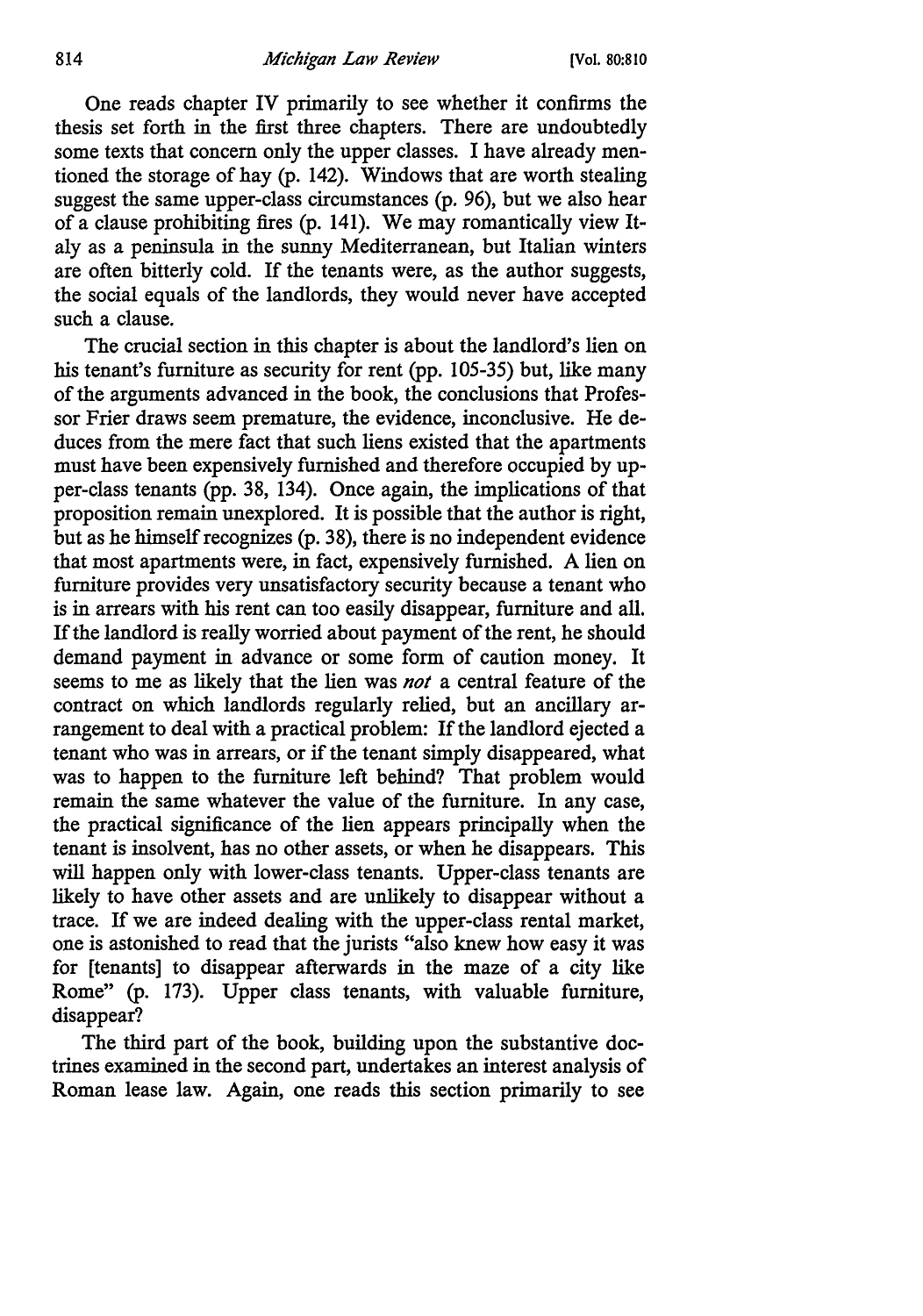whether it confirms Professor Frier's thesis that Roman landlordtenant law was designed only to apply to the upper-class rental market. One quickly discovers that this section shares the faults of the other two: There is nothing typically upper-class in the supporting evidence. The author often offers no supporting evidence at all, as when he asserts that "[t]he jurists tried hard to make leasehold attractive to upper-class tenants" (p. 188). We may well agree that "ownership of leasable urban property remained a not unattractive form of investment throughout the classical period" (p. 193) and that "rental among the upper classes appears to have become more rather than less popular" (p. 193). It is not clear, however, that the credit for this popularity should be attributed to the law of urban leasehold. It is at least as plausible that the law did nothing more than provide an economically and socially neutral framework for what would have occurred in any event.

Despite the evidentiary uncertainties, the last chapter carries the author's argument to its. logical conclusion. "The priorities of Roman lease law," he insists, ''would seem clear: first and foremost, to encourage Roman property owners to exploit their property through rental to the upper classes; [and] second, to encourage the upper classes to avail themselves of the opportunity to rent." "These priorities," he adds, "seem to remain remarkably stable over time" (pp. 192, 209). Professor Frier has foreseen that there would be objections (p. 195). I cannot see that Roman lease law had such priorities, and after rereading chapter IV, I can find nothing in it that supports that view. Nor can I see why the Roman jurists, even if they did represent the public interest (which is not clear), should have had such views. More fundamentally, it seems to me that the author has examined the wrong interests to support his thesis. To establish that thesis we must examine not the various interests represented in the lease itself, but those involved in choosing between a lease and any other arrangement. People need accommodation. If they do not rent, they must do something else, and the obvious alternative is to purchase.

The interest analysis might then proceed in four parts, each cast as a question. First, what are the owner's interests in leasing rather than selling to upper-class tenants or buyers? If he leases, he preserves his capital, but the risks, particularly of fire, are so high ( chapter II) that leasing is not always the best alternative. If he sells, he avoids that risk, but he must put his capital somewhere. He may lend it to the buyer on mortgage. If the house then burns down, an upper-class buyer should have other assets out of which to repay the